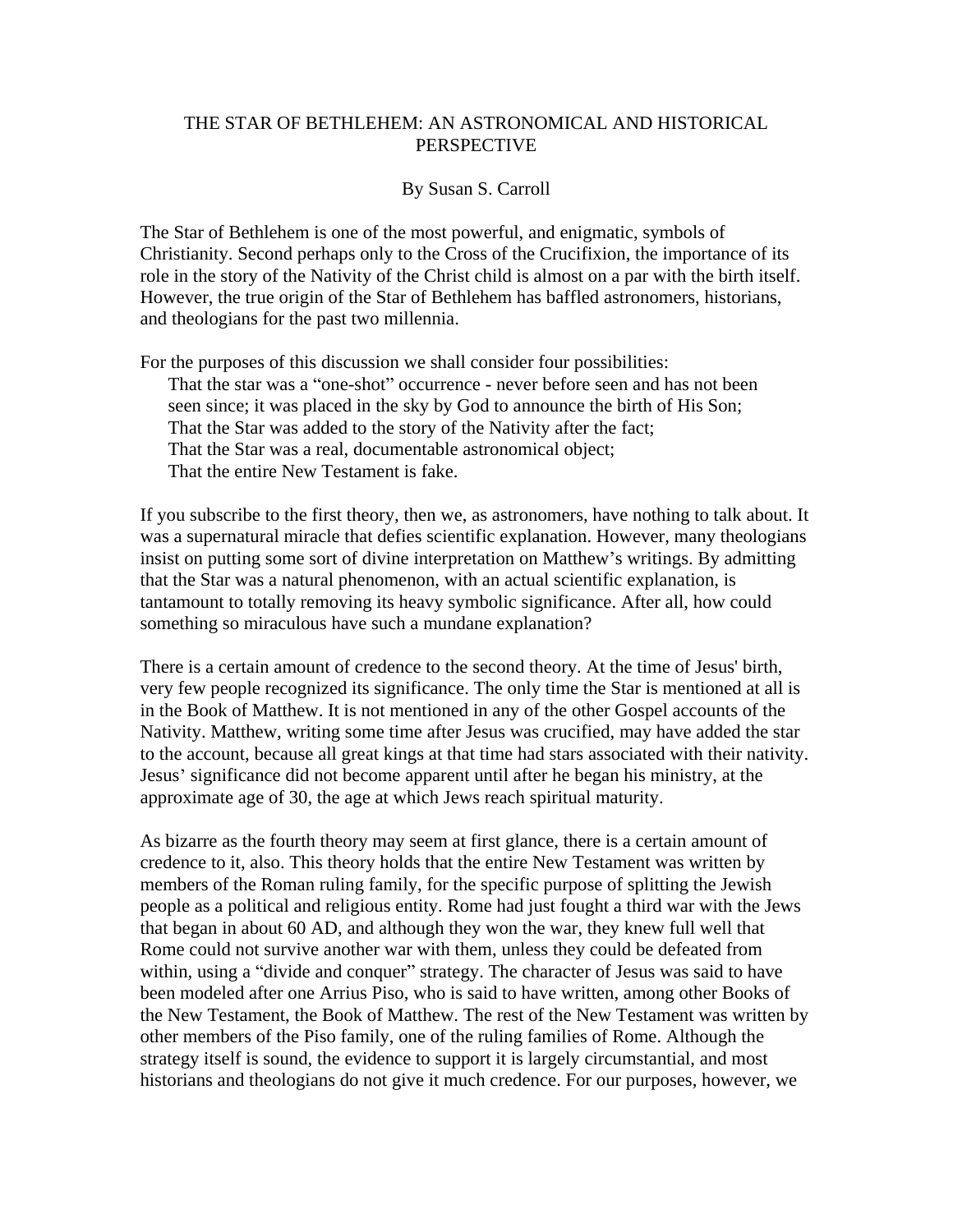shall subscribe to the third theory - that the Star of Bethlehem was a genuine astronomical occurrence.

As significant as the Star of Bethlehem is to the mysticism of the Nativity, it is only mentioned once in the Bible, and that is in the Book of Matthew. Luke, whose account of the nativity is far more detailed than that of Matthew, doesn't mention the Star, or the Magi, or wise men, who came from the east, drawn by the Star. He also makes no mention of a fearful Herod, slaughtering all male children in Bethlehem aged two and under, and the Holy Family fleeing to Egypt as a result.

Matthew, on the other hand, makes no mention of a trip to Joseph's ancestral home, Bethlehem or the decree from Caesar Augustus that brought them there. He also doesn't mention a crowded inn, a manger, or angels appearing to the shepherds in the fields. Yet the best information we have regarding the Nativity comes from Matthew and Luke. The Gospel according to Matthew was written between the years 50 - 70 AD; Luke wrote his Gospel between 58 -70 AD. Both agree that Jesus was born, in Bethlehem, during the last years of the reign of Herod the Great, that the birth was announced by a heavenly messenger, and that his actual home town was Nazareth.

The discrepancies in their two accounts are not surprising, when one takes into account the fact that they wrote in an age of oral history and myth, and without the standards of science, history, or journalism that we take for granted today. In fact, it could be said that those standards as regarding certain forms of modern media have not advanced at all. That two people, neither of whom were eyewitnesses, have different recollections of a story that was told to them verbally, should not surprise us in the least; this same thing happens today only too often.

It is generally accepted by most scholars that Christ was born sometime between 7BC and 1 BC. There are a number of historical markers that allow us to pin the date down to this time period. There were also some incredibly spectacular astronomical events that occurred during this period as well. Let us first look at the historical background. During this period, the Roman Empire was enjoying a time of unparalleled peace and prosperity. Augustus Caesar, the Roman emperor, had begun to recall many of his troops in outlying provinces starting in 7 BC and release them from duty. In the year 2 BC Rome celebrated its 750th year since it was founded, as determined by the records of the Roman priests - the Romans at that time determined that Rome was built in the year 753 BC. This also coincided with the 25th jubilee year of the reign of Caesar Augustus as Emperor of the Romans.

In August of 2 BC there were great festivals in Rome and throughout the provinces and kingdoms allied with Rome. People came to the festivities from all over the Empire and beyond. Also, in 2 BC, Augustus finally dedicated, after many delays, the new Forum bearing his name. But possibly the most significant event that occurred in 2 BC was that Augustus was given his most prestigious title, the highest honor that could be bestowed on any Roman - that of "Pater Patriae", or "Father of the Country". A decree went out from Augustus that required "the entire Roman people" to register their approval of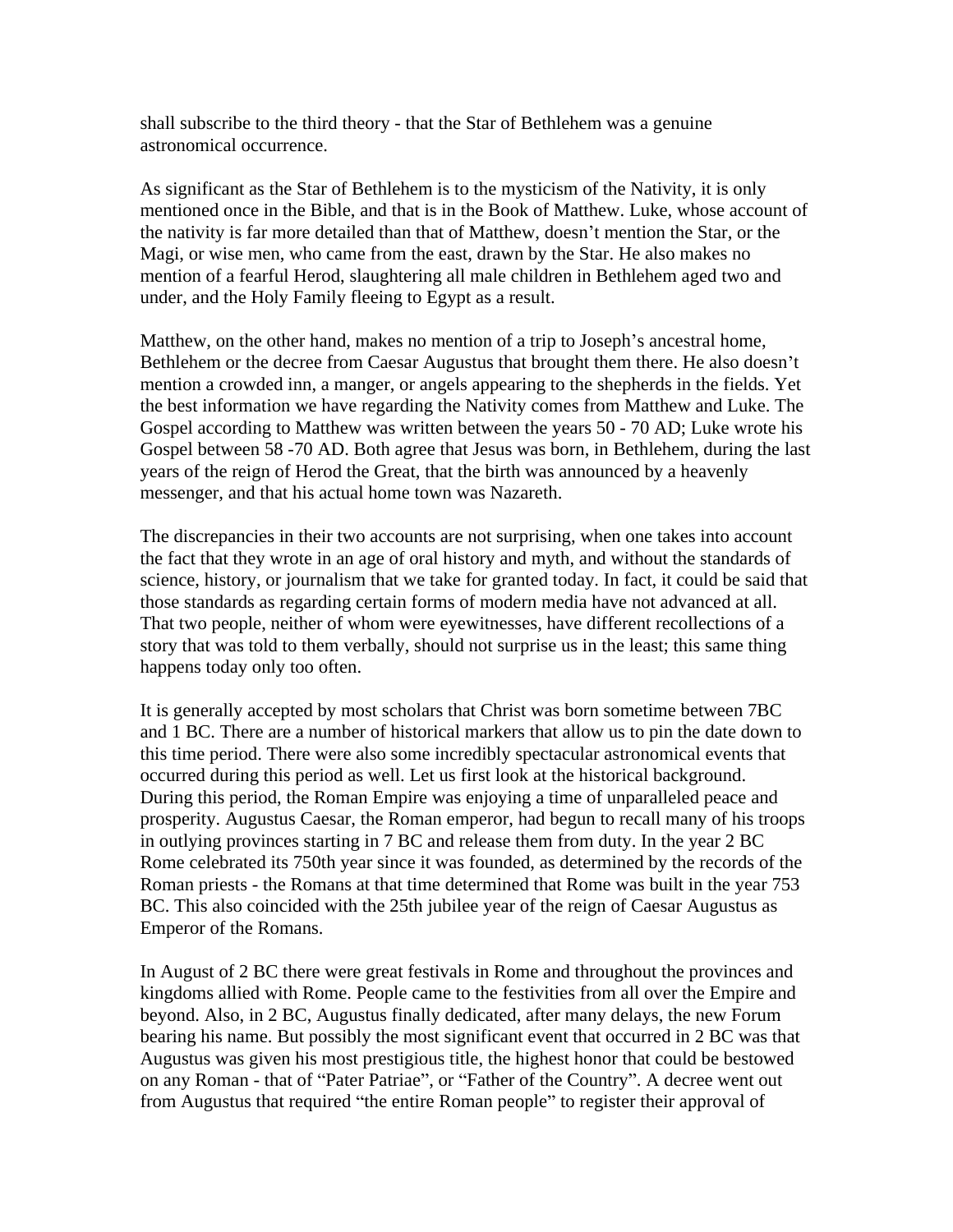Augustus receiving this title, before it could be bestowed upon him. This oath took place in the late summer and early fall of 3 BC and was required of all Roman citizens and others of distinguished rank among the client kingdoms associated with Rome. By the year 2 BC, Augustus was seen by the Romans as the "Prince of Peace."

This universal census of allegiance to Augustus was demanded of those who claimed any kind of authority within the Empire. It was also required of any person, most notably the Jewish communities, who could trace their ancestry back to the great Jewish royal families. Jesus' parents, Mary and Joseph, both being descendants of King David, fell into this category. They, among others, were required to swear an oath that neither they, nor any of their offspring would usurp the throne. It was Jewish custom that, during such a census, each travel to the city of their ancestry. In the case of Mary and Joseph, this city was the city of David - Bethlehem.

It was also customary for provincial Romans to periodically have their citizenships affirmed and imperial privileges renewed . The normal thing for Roman provincials was to do this in their native city. However, Romans in outlying provinces of Asia Minor were not always able to do this, so a number of "archive cities" were established throughout Asia Minor where Roman imperial records were deposited. Roman provincials in Asia Minor could then prove their citizenship by reference to these records. If the oath to Caesar Augustus required Roman provincials to travel to these cities, then Luke's statement that "everyone went into his own city" (Luke 2:3) might apply to Roman provincials as well as non-Romans.

Romans were evidently required to renew these privileges every five years. Furthermore, there were official censuses held every 20 years for taxation purposes. The last such census had occurred in 8 BC, making 3 BC exactly five years from the previous Roman census.

At this time, Herod the Great was king of Judaea. He was appointed King by Augustus; he did not inherit the title. Herod was not even a Jew; he was Idumaenean by birth, and a commoner at that, and yet, as King of Judaea, was the ruler of a large segment of the Jewish population. This made him immensely unpopular among the Jewish people. Furthermore, his father, Antipater, Rome's representative in Judaea, had paved the way for the overthrow of the Hasmoneans, the Jewish royal family in power who were very popular. This didn't go over too well, either. To appease the Jews, Herod took, as his second wife, Mariamne, a member of the Hasmonean family. This had little effect; Herod was universally despised by the Jews, and he knew it. This, among other things, made him paranoid and delusional. During his reign, his eldest son by his first wife, Antipater, convinced Herod that the two young royal sons, born to Mariamne, were plotting against their father. Herod immediately had them executed. Later, he had Mariamne and her mother executed as well. These executions infuriated the Jewish people. Ironically, just before his death, Herod had Antipater himself executed - for allegedly attempting to assassinate his father by poisoning him, and then attempting a military coup. Now let's take a look at the astronomical events that corresponded to this period in history. There were probably as many or more people, percentage-wise, interested in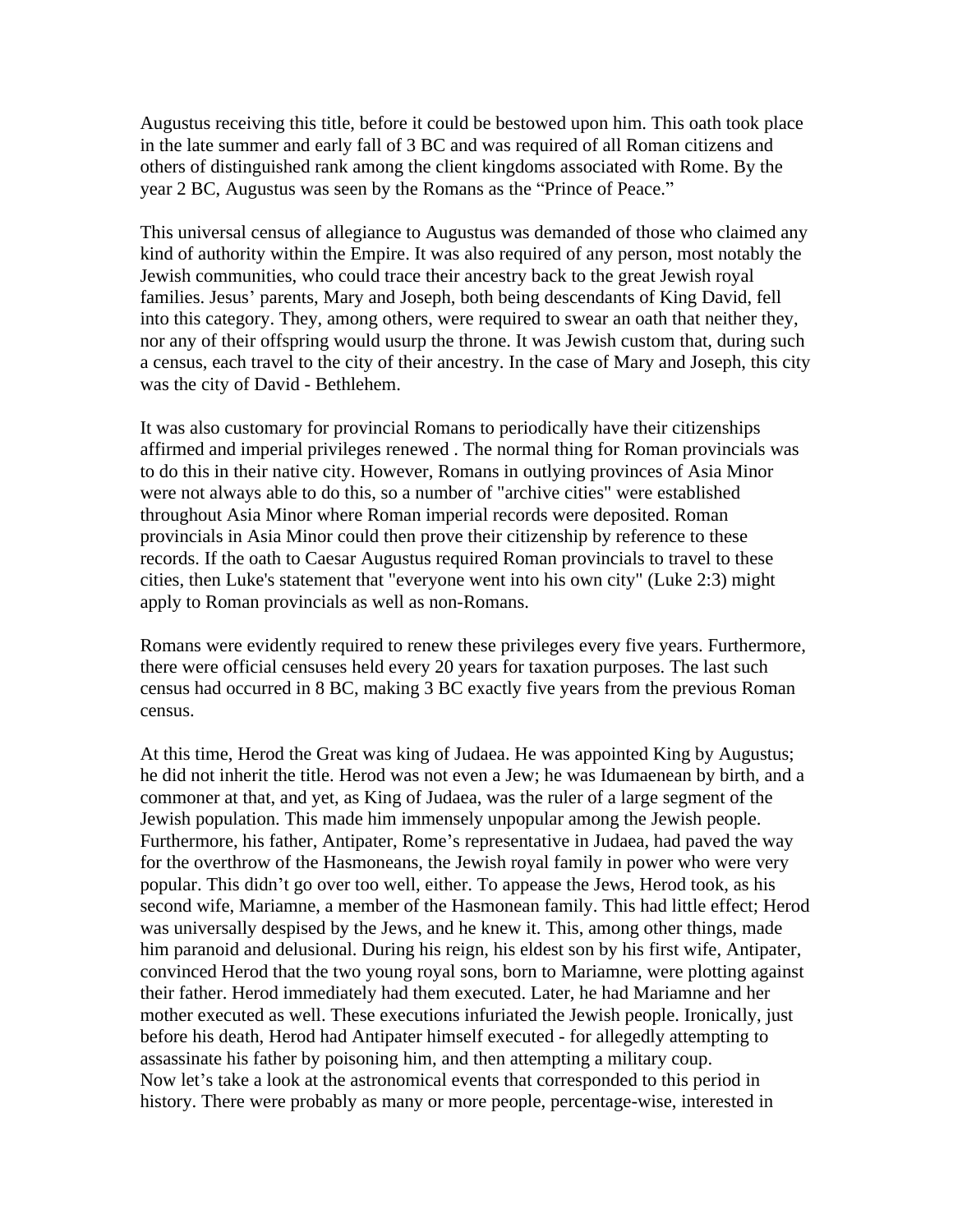astronomical occurrences and their interpretations at this period of history than at any other time in western civilization. Astrological matters at this time in history were believed by most people to be reliable scientific indicators of present and future events, especially those involving rulers of the various countries. The notable exception to this were the Jews. To them, Gentile forms of astrology were blasphemy; they did not believe that the stars should be used to predict the future. However, they did believe that the stars were signs of God's works; there are several indications in the Old Testament, starting with Genesis 1:14, that God placed the stars in the sky as signs, to make known His wishes and actions.

During this period of history, there was no clear distinction between astronomy and astrology. The motions of the stars and planets were charted, and this information used to determine the events of history, and the fate of people's lives, most notably that of royal families. Of the various groups of priests and astrologers/astronomers of this period, the group that garnered the most respect were the Magi. The word "Magi" is plural for "magus", which is the root of the word "magic" in the English language. The mysticism surrounding the Magi and their profession would possibly have been seen as magic by the people of the time; many of the races that inhabited what was then considered to be the civilized world, including the Jews, were very superstitious by nature.

The origins of the Magi are not entirely clear, but they are believed to have had their beginnings with the teachings of Zoroaster, sometime around 1000 BC. Zoroaster was a religious leader and teacher in the region of Persia where the Magi were thought to have their origins. Zoroaster espoused monotheism, and taught that at sometime in the future, there would arise a king who would raise the dead and transform the world into a kingdom of peace and security. Interestingly enough, the Zoroastrian traditions associated with this prophesied king said that the king would come forth from the descendants of Abraham.

The Magi were not simple astrologers; they were professional astronomers as well. Over the centuries they became important members of royal courts, often serving as emissaries to the kings by whom they were employed. The secrets of their teachings were reserved for other members of their profession and royalty. The Magi, particularly those from the eastern parts of what was then considered to be the civilized world, were held in high esteem.

In 7 BC there was a triple conjunction of Jupiter and Saturn. All three meetings of the two planets occurred in the constellation Pisces, long associated with the Hebrew nation, a phenomenon that occurs only once every approximately 900 years. The first conjunction occurred in late May, the second in September, and the third in early December. Although the two planets never came closer together than about two diameters of the moon, and therefore could hardly have been seen as a single star, these events would have had great significance to the trained astronomers of the time. Jupiter was known as the "planet of Kings" and Saturn as the "Protector of the Jews". This could easily have been interpreted as a sign that the Jewish Messiah had been, or was about to be, born.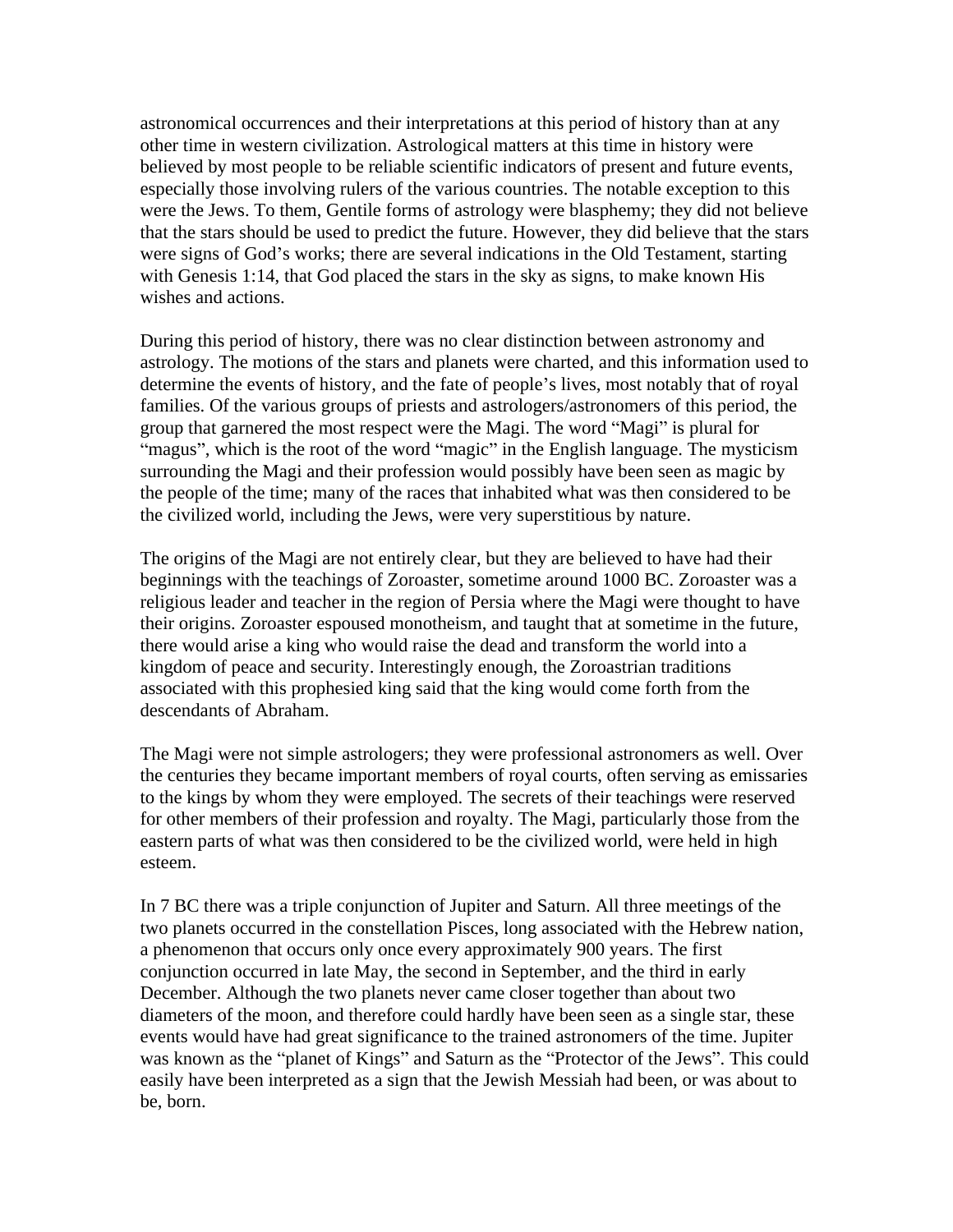In February of 6 BC a massing of three planets occurred, again in the constellation Pisces, when Jupiter, Mars and Saturn came within 8 degrees of each other. This event occurs only once every 800 years, approximately, and again, would have had great significance to the astronomers of the time. Both of these rare events would have been predicted by the ancient astronomers.

Chinese astronomers recorded a nova in the constellation Capricorn that was visible during March-April of 5 BC. It was visible for over 70 days. But Matthew indicates that the star moved from the eastern sky to the south. A nova in Capricorn, some 40 degrees off the ecliptic, would not have moved much at all, with respect to Earth; it would have remained in the same place with respect to the celestial background.

Chinese astronomers also recorded two comets - one in 5 BC and one in 4 BC. The comet of 5 BC had an observable tail; the comet the following year did not. Although the Chinese thought of comets as "broom stars" - sweeping away the old and bringing in the new, and thus, looked upon them with favor, many astronomers, as well as the general populace, in Persia and the Roman empire did not share this view. Comets were felt to be harbingers of disaster; it is therefore highly unlikely that a comet could have been the star that announced the birth of the Jewish Messiah, or that inspired the Magi to make the long journey to Bethlehem. Furthermore, Matthew's account clearly described a star; it is highly unlikely that he would have mistaken a comet for a star.

However, these astronomical events, exciting as they were, pale by comparison to the events of an 18 month period during 3-2 BC. This was one of the most remarkable periods in terms of celestial events in the last 3000 years. These celestial events no doubt inspired many wonderful and mystical interpretations, by the priests and religious peoples of those times. And coincidentally, they occurred when the entire Roman empire was in celebration. It was as though the heavens were confirming the greatness of the sovereignty of the Roman Empire in general, and Caesar Augustus in particular. On May 19, 3 BC, the planets Saturn and Mercury were in close conjunction - within 40 (minutes of arc) of each other. Then Saturn moved eastward through the stars to meet with Venus on June 12, 3BC. During this conjunction the two were only 7.2' apart. And if this weren't enough, on August 12, 3 BC, Jupiter and Venus came into close conjunction just before sunrise, coming within 4.2' from each other as viewed from earth, and appearing as a very bright morning star. This conjunction took place in the constellation Cancer, the "end" sign of the Zodiac. Ten months later, on June 17 2BC, Venus and Jupiter joined again, this time in the constellation Leo. The two planets were at best 6" (arc seconds) apart; some calculations indicate that they actually overlapped each other. This conjunction occurred during the evening and would have appeared as one very bright star. Even if they were 6" apart, it would have required the sharpest of eyes to split the two, because of their brightness.

The constellation Leo was not only considered the "head" or "chief" sign of the Zodiac, it was thought to be ruled by the sun, the "chief" star of the heavens. It was considered the "Royal Constellation", dominated by the star Regulus. The name Regulus itself is derived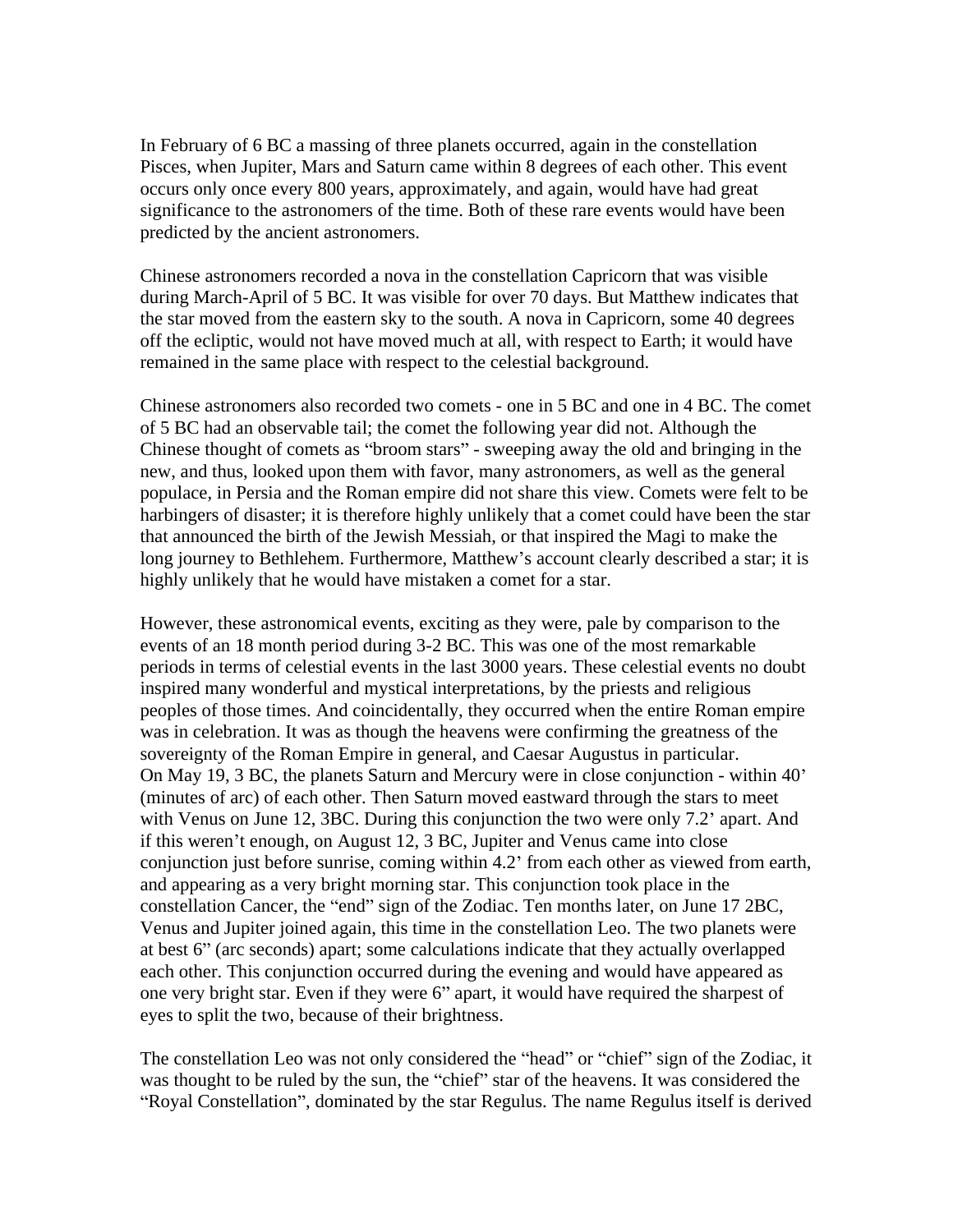from the Latin word for king; it was considered the "King Star". Leo was also considered the beginning zodiacal sign for the astrological year and was thought to denote royalty and power for any of the planets found within it. Jupiter was regarded by the Roman people to be the guardian and ruler of the Roman Empire and it was thought to have the power to determine the course of all human affairs. Venus, now in conjunction with Jupiter, was believed to be the mother of the family of Augustus. So here were the two planets dedicated to the origins of Rome and the sovereignty of Augustus merging together in a "marriage" during one of the most glorious years in the history of Rome, and in the constellation of Leo, at that.

That this conjunction also occurred during a full moon was also important to the Romans. Full moon day was especially sacred to Jupiter, and the day itself was called "the Trust of Jupiter". It was celebrated as a time when faith and trust were supposed to be given to the guardian and ruler of the Empire of Rome, whether human or divine (and in the case of Augustus, there was little distinction).

Another rare astronomical event occurred 72 days after the conjunction of Jupiter and Venus, on August 27, 2 BC. This was a close grouping, or massing, of the planets Jupiter, Mars, Venus, and Mercury. It also occurred in the constellation Leo, and during the month of August when most of the Roman festivities for that unusual year were taking place. This was seen by astrologers as "common agreement of purpose". It probably also signaled a new and powerful beginning for Rome and the rest of the known civilized world.

Just 33 days after the Jupiter/Venus "morning star" conjunction, on August 12, 3 BC,<br>Jupiter came to within 19.8' of Regulus. Regulus, the chief star in Leo, lay practically in the path of the Sun, and was therefore afforded the additional epithet of "Royal Star". Here was the "King planet" now coming into contact with the "King Star". AND in the Royal Constellation. If viewed in isolation to other astronomical occurrences this single event might not have been significant to astrologers, but combined with the other celestial displays of 3 to 2 BC, it soon took on increased symbolic meaning. This is because the first conjunction began a series of three meetings of Jupiter and Regulus that occurred in a precise sequential pattern. Jupiter first united with Regulus and then continued on its normal journey through the heavens. On December 1, 3 BC, Jupiter stopped its motion through the fixed stars and began its annual "retrograde" motion. In doing so, it once again headed toward Regulus. Then on February 17, 2 BC, the two were reunited, 51' apart. Jupiter continued its retrograde motion another 40 days and then it reverted to its normal motion through the stars. Remarkably, this movement once again placed Jupiter into a third conjunction with Regulus on May 8, 2 BC. They were then 43.2 apart.

To astrologers, it appeared as though the King Planet was circling over and around Regulus, the King Star, "homing in" on it and pointing out the significance of the King Star as it related to the King Planet. This circular movement of Jupiter over Regulus would, in all probability, have signaled that a great king was then destined to appear. This circling motion also provided another significant astrological observation. The zero line for beginning and ending the 360 degrees of the Zodiac was determined by some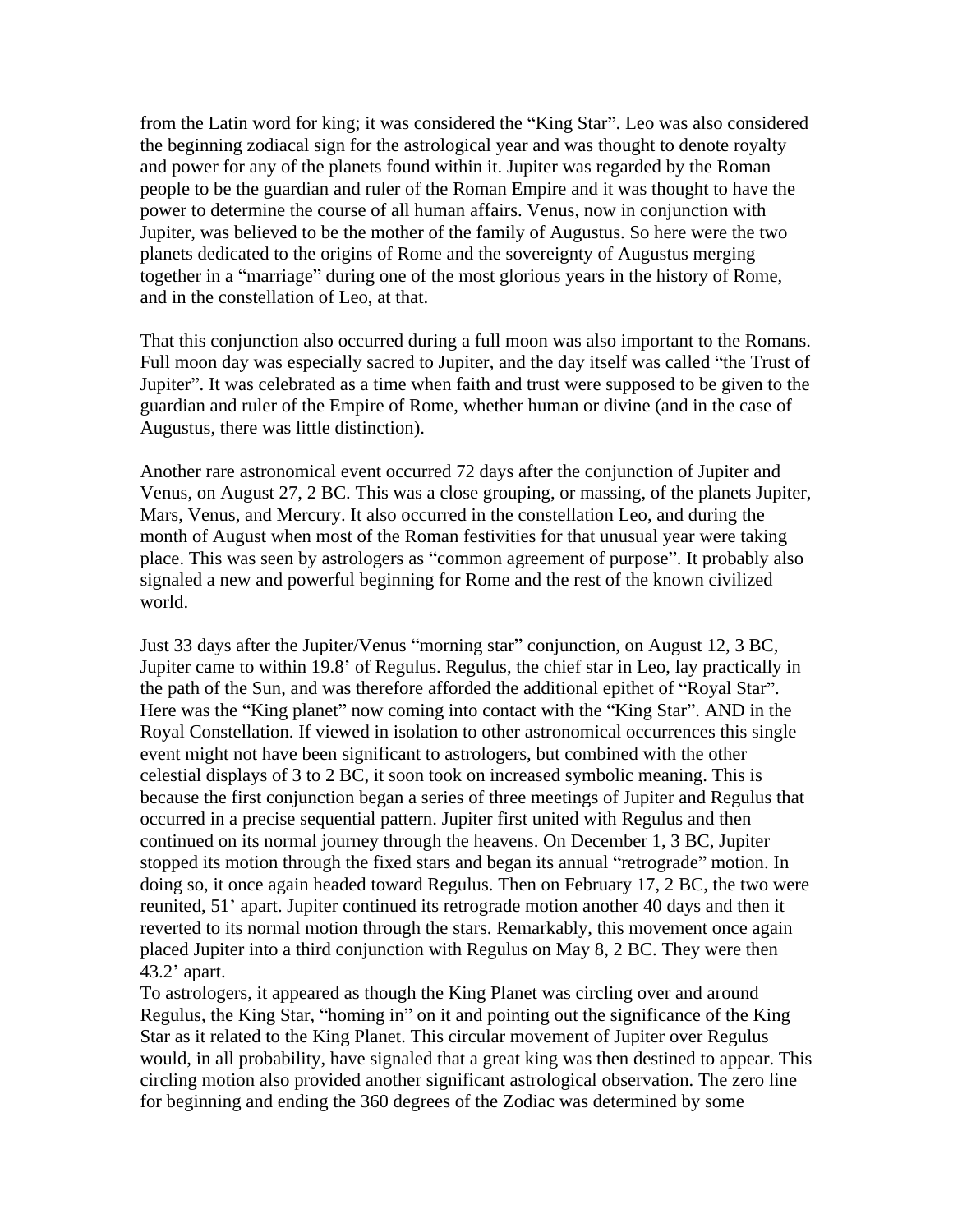astrologers as existing between Cancer and Leo. This means that this motion effect of Jupiter circling around Regulus was happening in the heavens just east of the zero degree line for astrological measurements. It occurred at the beginning section of the astrological Zodiac in the view of some Gentile astrologers. This interpretation is similar to that designed by Moses; the Biblical Zodiac designed by Moses also began with the royal sign of Leo, but its zero degree line was located in the middle of the constellation, not at its beginning. Whatever the case, these indications would unquestionably have shown the people of that era that a great king or ruler was then being introduced, to the people of the world.

And who was the greatest ruler then in existence? Caesar Augustus. These celestial events coincided with the 25th year of Augustus' elevation to supreme power over the Romans, the 750th priestly anniversary of the founding of Rome, and the exact year the people and Senate of Rome bestowed upon Augustus his supreme title of Pater Patriae. To those in Rome, it seemed as though heaven itself was giving approval for the emperorship of Augustus and that the government of Rome had the divine right to world sovereignty. Hardly a person in Rome would have disputed this interpretation and most people would have agreed that the astronomical evidence in support of this interpretation was overwhelming.

In other parts of the world, however, these astonishing celestial events were interpreted in a different way. For example, the Magi from the eastern world were also watching these celestial phenomena denoting the advent of royalty. These Magi decided to skip Rome and its festivities; instead they headed toward Jerusalem, and Judaea, looking for this special child whom they considered to be the important newborn "King of the Jews". Some scholars assert that the Star was only visible to the Magi; this is misleading, if not totally false. The stars and planets were there for all to see; but it took the training of the Magi to understand the significance of their positions. And as I've already stated, theirs was not the only interpretation of the celestial pageantry of 3-2 BC.

What brought the Magi to Judaea? A prophesy made by Daniel, writing between 605 and 530 BC, which stated that Jerusalem would be rebuilt after the Babylonians destroyed it in the 6th century BC, and that 490 years would pass from a command to rebuild Jerusalem until a world-embracing messianic kingdom would emerge on the earth in the region of Palestine. Although vague references to a Jewish Messiah had been made by earlier prophets, Daniel was the first to specifically predict the birth of this Messiah. However, Daniel's prophecy had some pretty vague factors associated with it. For instance, Daniel did not clearly explain which command to rebuild Jerusalem was meant. He also did not say whether his year-lengths were lunar or solar. As regards the Messiah, Daniel did not indicate at what point in the life of the Messiah the 490 years began their countdown. Thus, the prophecy does not provide, with pinpoint accuracy, when the Messiah would make His presence known. Significant events in a Jewish male's life could include his bar mitzvah, when he achieved 20 years of age and thus able to go to war, or when he became thirty, the year of spiritual adulthood. The 490 year period could also have begun whenever the Messiah would be proclaimed King, which could happen at any time during his life.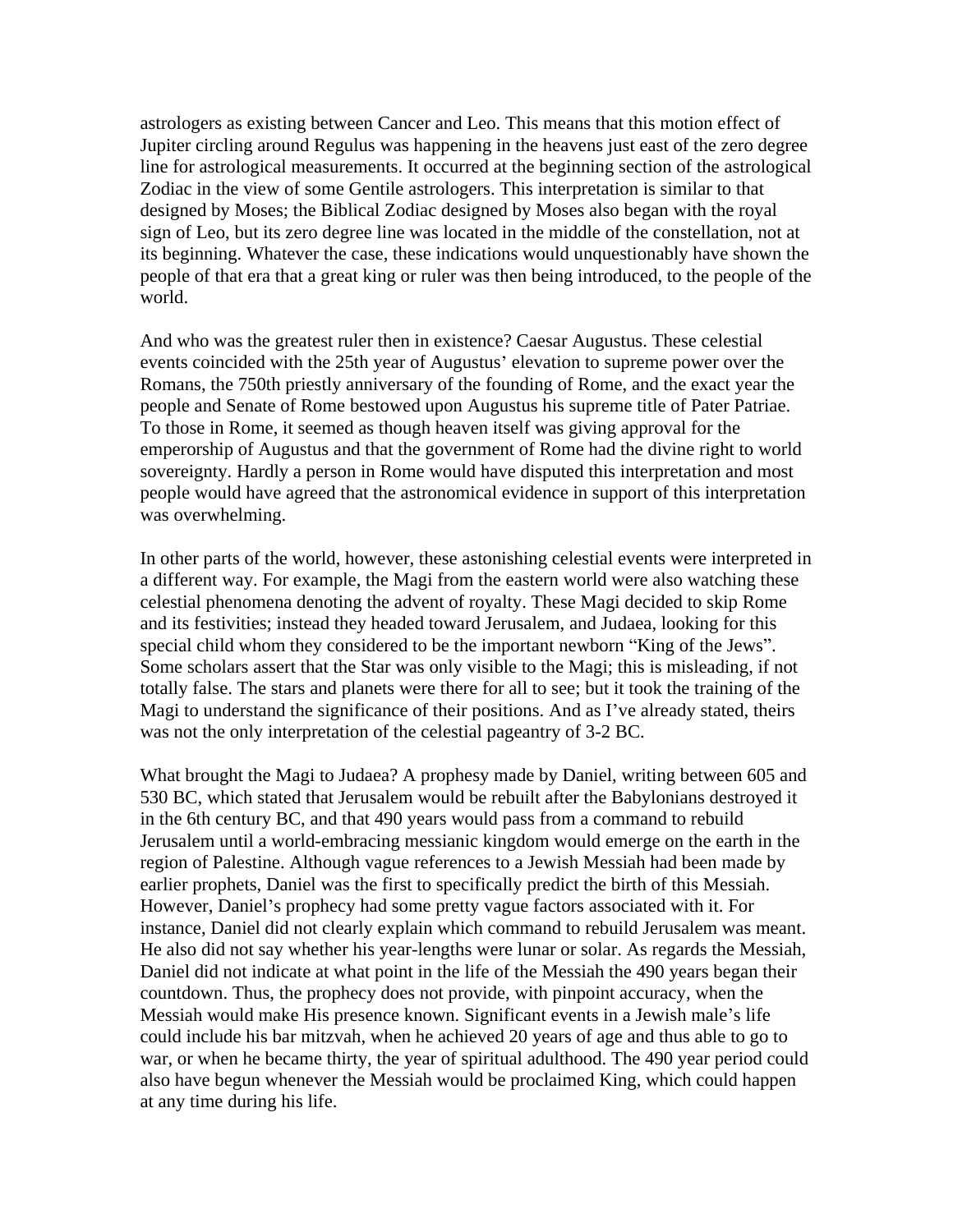Because Daniel did not detail these points, the prophecy was vague to Jews and others at the time. It was subject to a variety of questions, not to mention interpretations. Most Jews, however, were certain enough about the prophecy to believe that it would occur somewhere near the first century. Flavius Josephus, born Joseph ben Matthias, the Jewish historian who lived in the last part of the first century, mentioned a conviction among the Jews that this prophecy of Daniel would have its fulfillment within the first century. Josephus further stated that it was shown in the "sacred writings" that about that time one from their country (Judaea) should become governor of the habitable earth. Daniel was a Jewish slave, who as a young boy, was captured by Babylonian soldiers and taken to Babylon, where he served the Babylonian kings. He became a Master Magi, in a sense, and was highly prized by the Babylonian king Nebuchadnezzar, because of his uncanny ability to accurately interpret dreams and predict historical events based on these dreams. His reputation was known throughout the then western civilized world.

The Magi were well aware of Daniel's prophecies, since he was one of them. Furthermore the constellation Leo the Lion had great significance to the Jewish people. It was referred to as the Lion of Judah, after the tribe of Judah. To the Magi, the astronomical events fit the prophecy concerning the birth of a great king born of the Jews far more closely than they did the sovereignty of the Roman Empire and Augustus.

Even the Romans were aware of the prophecies of Daniel. Roman historians in the early second century wrote of the firm belief that had long prevailed through the east that it was destined for the empire of the world at that time to be given to someone who would come forth from Judaea. Even the Roman emperor Nero was advised to move his seat of empire from Rome to Jerusalem, because that city was then destined to become the capital of the world. Nero, of course, declined. However, in 2 BC, the Romans already had the fulfillment of the prophecy staring at them in the face, in the form of Caesar Augustus. They didn't feel the need to look elsewhere for interpretations.

All these widespread beliefs were based on the prophecies of Daniel. Since Jewish people lived in all areas of the Roman and Parthian worlds, their national aspirations would have been well known. These early prophetic convictions of the Jews, Romans, and Magi, were important to those who lived in the first century BC. And the use of astrological interpretations in evaluating the historical events of the time were at an all time high. So, when the Magi, who were professional astrologers, saw what they considered to be the "Star" of a Jewish king, it was a certain sign to them to go to Jerusalem with gifts to present to that newborn king.

Most Jews admired the Magi of the east. This was not only because of their former association with the prophet Daniel, but also because they were not idolaters. Though the Magi believed that the power of the deity was manifested in the natural elements of fire, water, air and earth, these Gentile priests did not set up material images in recognition of him.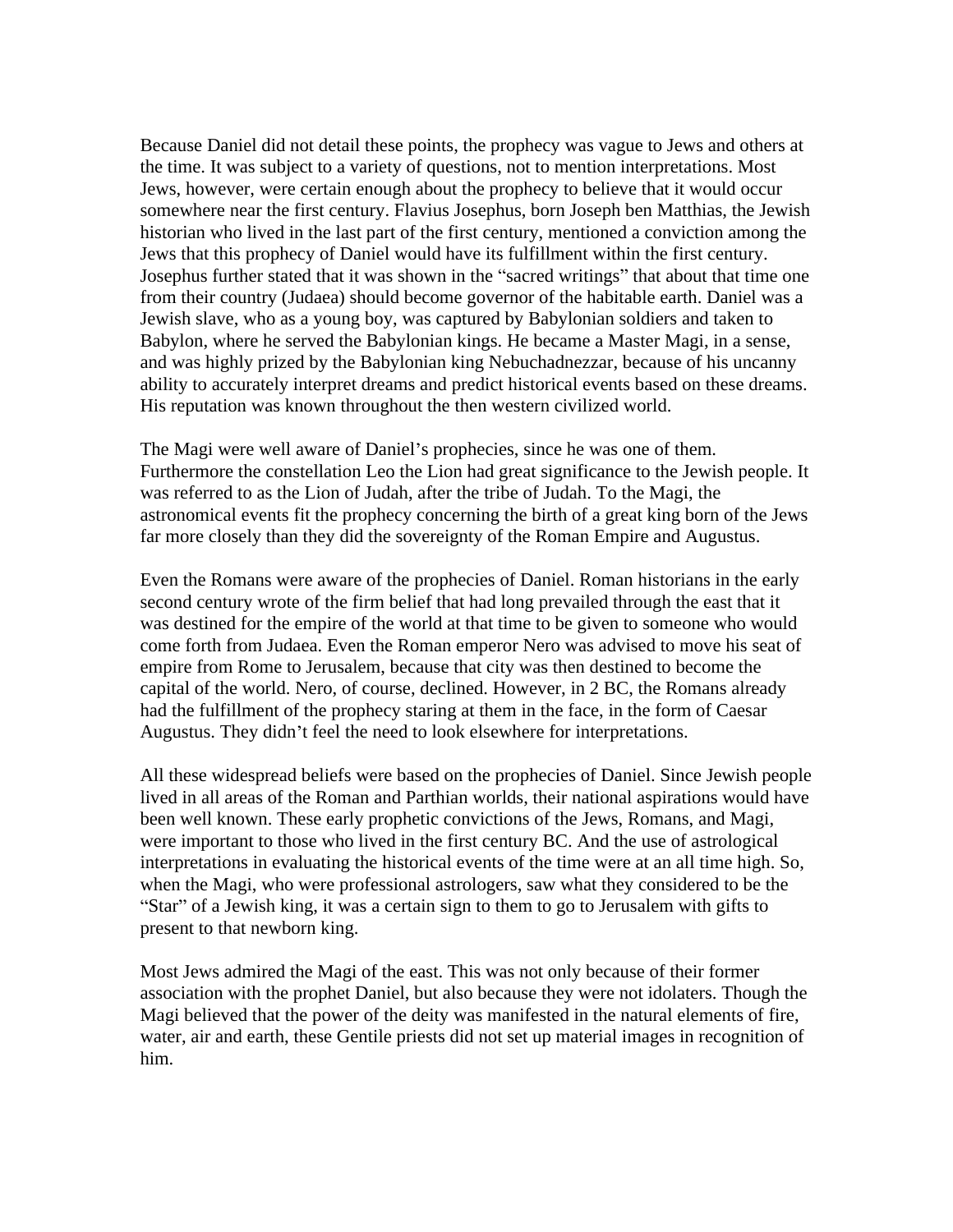So when the Magi arrived in Jerusalem and made their presence known, Herod was justifiably alarmed. His own court astrologers had no doubt given Herod their own interpretation of the celestial events of the previous months, but Herod, knowing full well the reputation of the Magi, and the esteem in which they were held by the Jews, decided that he needed more information. Furthermore, to refuse an audience with these Magi, who represented eastern royalty, would have been decidedly politically incorrect, not to mention extremely bad manners. The Sanhedrin, the Supreme Court of the Jews, was evidently also anxious to hear what the Magi had to say.

How many Magi, or their point of origin, is unclear. But one thing is certain; they traveled with a great deal of pomp and circumstance. Furthermore, persons of their stature would not have traveled by camel; they would have made the journey on horseback. So with all due respect to Hallmark - the three kings on camels depicted on most Christmas cards has no basis in fact. The legend of the "three kings" arose, no doubt, because of the three different gifts presented to the newborn king; gold, frankincense, and myrrh. Three gifts, three kings; the explanation is probably as simple as that.

Why, if the Magi were well aware of the prophecy concerning the birth of the King of the Jews, did they stop at Jerusalem and ask Herod for directions? For one thing, as emissaries of royalty, they were bound, by their own code, to pay their respects to royalty in cities they passed through. Also, although they knew that the child was to be born in Judaea, in the city of David, they evidently did not know exactly where Bethlehem was. Bethlehem was about 6 miles south of Jerusalem; once the Magi obtained this information, they were on their way, bearing gifts of gold, frankincense and myrrh, the traditional gifts for newborn royalty.

When the Magi arrived in Bethlehem, Jesus was not an infant; he was a toddler. Mary and Joseph were by this time living in a house, not a stable. Matthew, in Chapter 2, Verse 11 of his Gospel states: "And when they were come into the house, they saw the young child with Mary his mother, and fell down, and worshipped him: and when they had opened their treasures, they presented unto him gifts; gold, and frankincense, and myrrh. Depending on their point of origin, the journey would have taken them anywhere from two to four months or more, with a stopover in Jerusalem. This would have put their arrival in Bethlehem somewhere between early September and late December of 2 BC. Furthermore, they may not have all started from the same place; they could have stopped along the way and picked up, or consulted with, more of their colleagues. Several places have been proposed for their point of origin, including Babylon, Persia, or Sheba, in Arabia. Although there is some reference in the Old Testament of the Magi coming from Arabia, this is by no means certain and it is highly possible that they did not all come from the same country. There are also historical references to an incident that occurred in 614 AD, when Persian armies invaded the Holy Land, destroying Christian churches. However, when they came to the Basilica in Bethlehem they refused to destroy it because of a mosaic depicting the adoration of the Magi. It turns out they recognized them because of their dress; they were fellow Persians.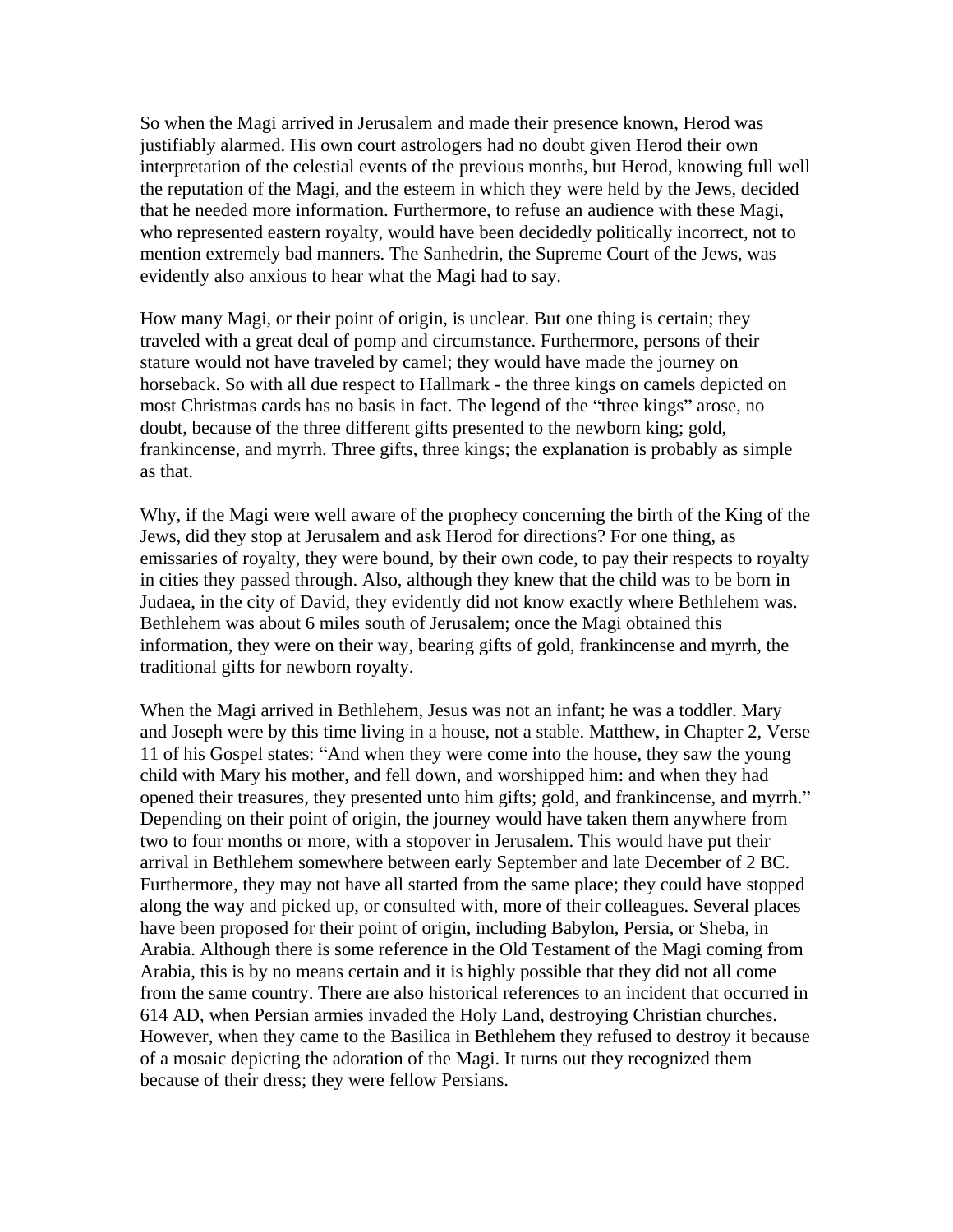Through the years there has been some misunderstanding about the star due to a mistranslation of Matthew in the King James version of the Bible. The King James version has the Magi saying "we have seen his star in the east". A more accurate translation is "we have seen his star at its rising". Most of their daily observations took place in the early morning hours, during which they would have seen the Jupiter/Venus conjunction of August, 3 BC. They then searched for further signs, and found them, in the triple conjunction of Jupiter with Regulus. Then, on June 17, 2 BC, Jupiter again joined with Venus, this time in the early evening. This conjunction, in all probability, was what brought the Magi to Jerusalem. The Magi, observing this conjunction from Mesopotamia, would have seen this conjunction on the western horizon, precisely in the direction of Judaea.

But the conjunction would have only been visible for a short time, before setting in the western horizon. Yet Matthew's account of the star has the Magi following it westward, until it stopped at the place where the child was born. Now let's take another look at the astronomical events of the 18 month period in 3-2 BC again. What is the one thing they all have in common, with the exception of the Saturn/Mercury conjunction? The planet Jupiter.

After leaving its massing with Mars, Saturn, and Venus on August 27, 2 BC Jupiter continued its apparent motion westward each morning, as viewed by the Magi at their regular pre-dawn observations. This westward motion would have led them to Jerusalem. Jupiter then, due to retrograde motion, appeared to "stop" in the sky, as viewed from Jerusalem, directly to the south, over Bethlehem. It came to its normal stationary position at dawn on December 25th, 2 BC. Not only that, but the planet came to a stop in the constellation Virgo. It remained there for nearly six days. Furthermore, being near the Winter Solstice, the sun was also "standing still".

So when was Christ born? We know from Biblical references that Christ was born six months after his cousin John the Baptist. Again from Biblical references we can pin down the date of John's birth. John's father, Zachariah, was in the temple performing his priestly duties when an angel visited him in a vision and informed him that his wife Elizabeth, who was barren and on in years, would soon conceive a son. We know from Luke that Zachariah was responsible for the eighth of the 24 Priestly Courses of the Jewish Faith. Each of the 24 courses lasted a week and were repeated twice during the year. The Jews used a luni-solar calendar of 51 weeks - the other three weeks of the year were for the three major Jewish religious celebrations - Passover, Pentecost and Tabernacles. Because the calendar only had 51 weeks, the Jews had to add 30 days at prescribed intervals so that the calendar kept pace with the solar year.

In the case of Zachariah, he was officiating in the 8th course, or 8th week of the Jewish year, when the angel paid him a visit. The priestly courses probably started their serving in the springtime month of Nisan - the first month of the Jewish ecclesiastical year. This is a chronological clue - it tells us the general time of year that Zachariah was serving. We also know that he was not serving at a festival period because the priests suspended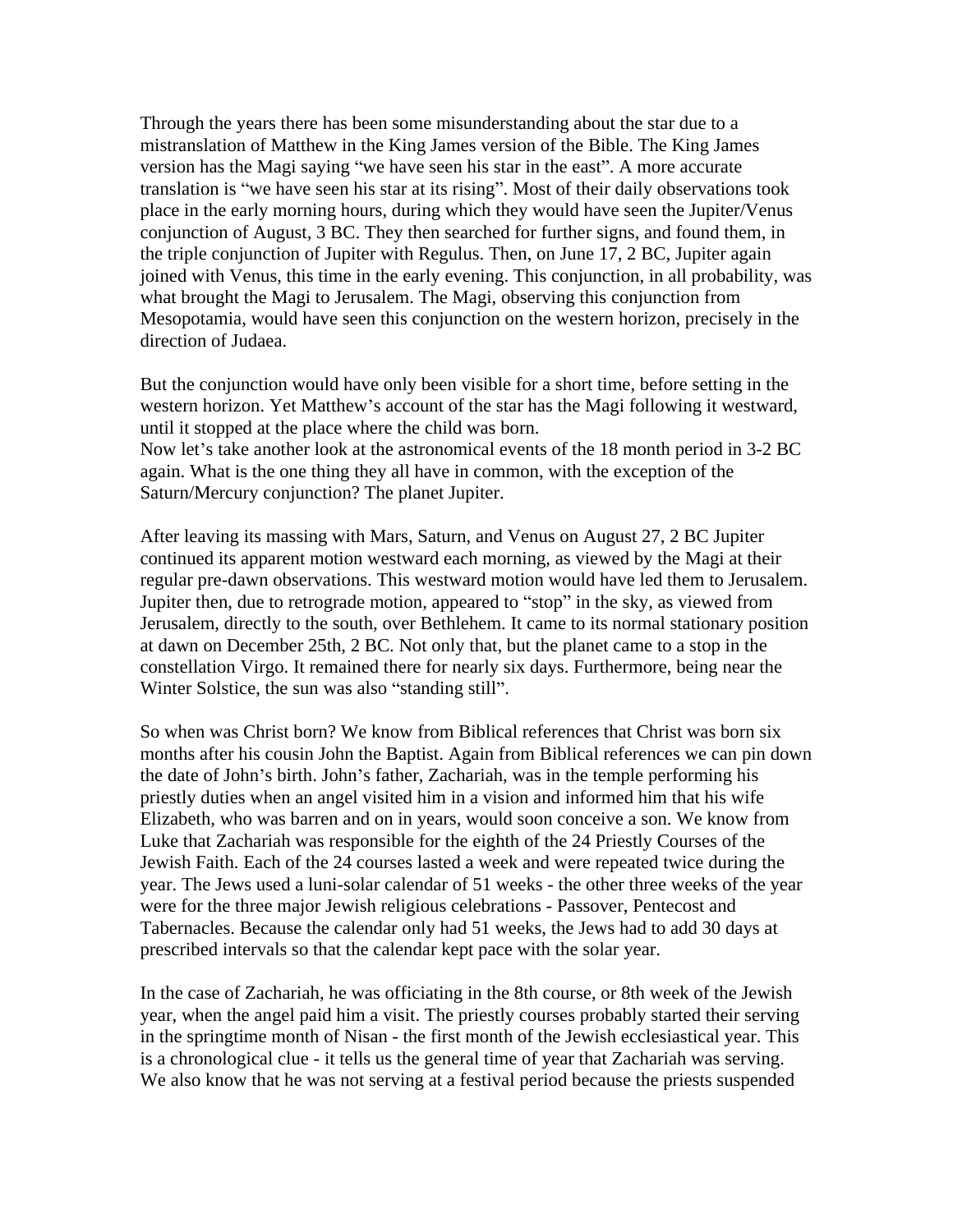their normal weekly duties and all served together during the major Jewish high holy seasons.

Assuming that the springtime month of Nisan began that year (it varied with the state of the crops - in 4 BC it began after midnight on March 28 - March 29) on what corresponds to the end of March of our current calendar, then Zacharias was visited by the angel, and his wife became pregnant, in the month of June. Remember also that Passover, one of the High Holy weeks of the Jews, occurred during the time interval from late March to June putting off Zacharias' priestly course for one week. Assuming a full-term pregnancy of 9 months, Elizabeth gave birth to John sometime in March. This means Jesus' birth would have taken place the following September.

But in which year? And what if Zacharias was serving his priestly course during his second time of the year, in December? This would mean that Elizabeth gave birth to John in September, and Jesus was born the following March. In fact, many modern historians and theologians readily accept a spring date for the birth of Christ because of the passage in Luke regarding the angel who appeared to shepherds guarding their flocks in the field. Several of these historians assert that the only time shepherds were in the fields with the flocks was spring, which was lambing season. The lambs were an important part of the feast of the Passover. However, flocks of sheep were habitually kept in the fields, from early March until late October, and sometimes all year round. It does not seem reasonable that the shepherds would leave them unattended at all, as important as they were to Passover, where they would be subject to predators and theft. In other words, the sheep provide us with no real clue as to the time of the Nativity.

Again let us go back to the census of Caesar Augustus - the oath required of all people in the Roman empire and client kingdoms, which began in the late summer or early autumn of 3 BC. If this was indeed the census that brought Joseph and Mary to Bethlehem, and it seems quite probable that it was, than Jesus had to have been born sometime around this period. We know from the Biblical stories of the Nativity that Mary was "great with child" - in other words, close to full-term. We know that once Joseph and Mary arrived at their destination, Bethlehem, she went into labor and delivered. This makes September of 3 BC the most likely month of Jesus' birth, with John being born in March of 3 BC. We know also that Jesus' birth had to occur before September 26 of that year, because the High Holy week of Tabernacles was from September 26 to October 3 in 3 BC; this required Jews to be in Jerusalem to celebrate this holy festival. Yet Mary and Joseph were in Bethlehem when Jesus was born.

The Romans would not have selected the three primary festival seasons for a census when most of the Jews in Palestine were required to be in Jerusalem. Luke tells us that the city of Bethlehem was crowded because of the census - NOT because people were crowding toward Jerusalem for ceremonial purposes.

There are other historical markers that point to the year 3 BC as the year of Jesus' birth. Luke's narrative states that Jesus began his ministry in the 15th year of Tiberius' reign as Emperor of Rome, when Jesus was about 30. Unfortunately Luke does not tell us if he used the Roman method of reckoning Tiberius' 15th year, or that which people in Judaea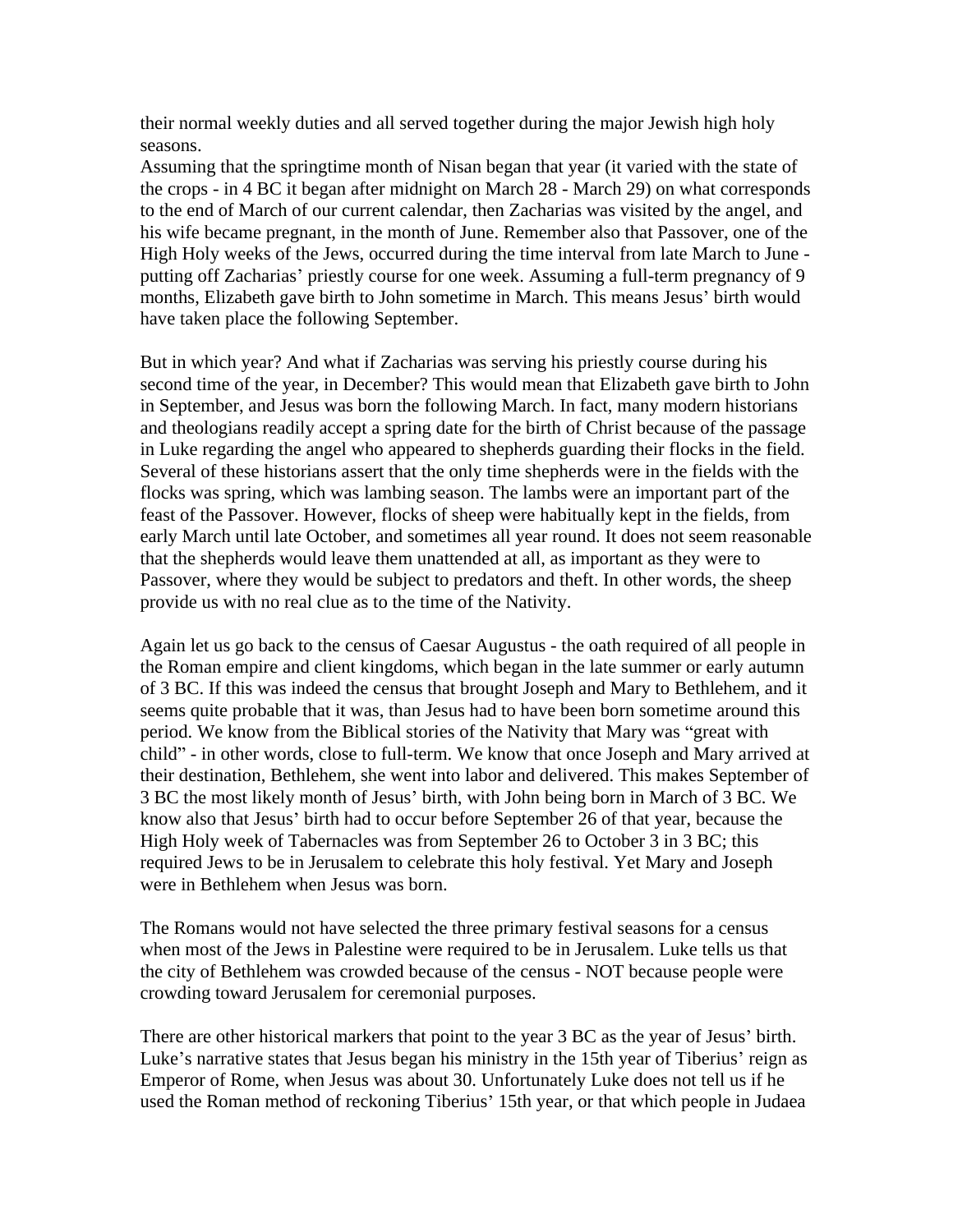and Syria were accustomed to, which antedated the reign of kings and emperors to Tishri One ( the Jewish New Year's Day) of the previous year. However, Ernest Martin believes that it is more likely that Luke was using the Eastern method of reckoning Tiberius reign, because he was writing his gospel to the Greeks and Romans, to Gentiles in general, and to one Christian convert, Theophilus, in particular. This method of reckoning would put the whole year in which Tiberius became emperor of Rome on August 19, 14 AD as his first year of rule. This means that New Year's day for the beginning of that year begins the first year of Tiberius. Hence, the whole year from Tishri One, 13 AD to Tishri One, 14 AD would have been the first year of Tiberius. Consequently, Tiberius 15th year would have been from Tishri One in 27 AD to Tishri One in 28 AD. This would put Jesus' birth somewhere in 3 BC, given that he was "about thirty when he began his ministry. This also fits nicely with the Jewish belief that spiritual maturity did not begin until the age of thirty.

Many scholars have limited their time frame of Jesus' birth to the period before 4 BC, as most of them accept the fact that Herod the Great died in 4 BC. We know a great deal about Herod's death, from the works of Flavius Josephus, who stated that Herod died after a lunar eclipse and was buried before Passover. There were lunar eclipses in March 23 of 5 BC (total), March 13 of 4 BC (partial) and January 10 of 1 BC (total). There was also an eclipse on September 15, 5 BC, but this eclipse has been ruled out for a variety of reasons. Herod was in Jericho when the rabbis were executed - Jericho was where his winter palace was located. Because of his ill health, he was advised by his physicians to return to Jericho from Jerusalem, because the climate was better for his health. He would not have been in Jericho in September, because the heat at that time of year would have been unbearable. He was critically ill at the time, and would hardly have subjected himself to the late summer heat of Jericho in his condition.

The day of the eclipse, after the executions, it was said that the moon that night was red with the blood of the murdered rabbis. The eclipse of March 13 of 4 BC was only a partial - 40% at that. This would not have turned the moon red. Furthermore, there was not enough time between this eclipse, and the final burial of Herod's body at the Herodian, once all the customs, and mourning periods required at the time, to take place. The March 23, 5 BC eclipse suffers from the same problems.

The problem is that Josephus wrote that the eclipse of 4 BC was the eclipse with which Herod's death was associated. This is why most scholars have asserted that Herod died in 4 BC. However, it must be remembered that there were no Xerox machines in the first century AD. Manuscripts were copied painstakingly by hand and errors were made. In this case, Josephus, writing some 100 years after the birth of Christ, may have made the error himself - or some poor scribe, toiling by candlelight in the late hours simply copied the date incorrectly. Those proponents of the March, 4 BC eclipse claim that, because the elaborate funeral preparations took so much time, that the Passover Josephus refers to is the Passover in the year following Herod's death. This reasoning has a number of flaws. It was recorded, by Josephus, that Archelaus, Herod's son and successor, was able to accomplish several matters of state before Passover began. Archelaus would hardly have waited an entire year to assume the throne; in fact, Josephus reports that the new king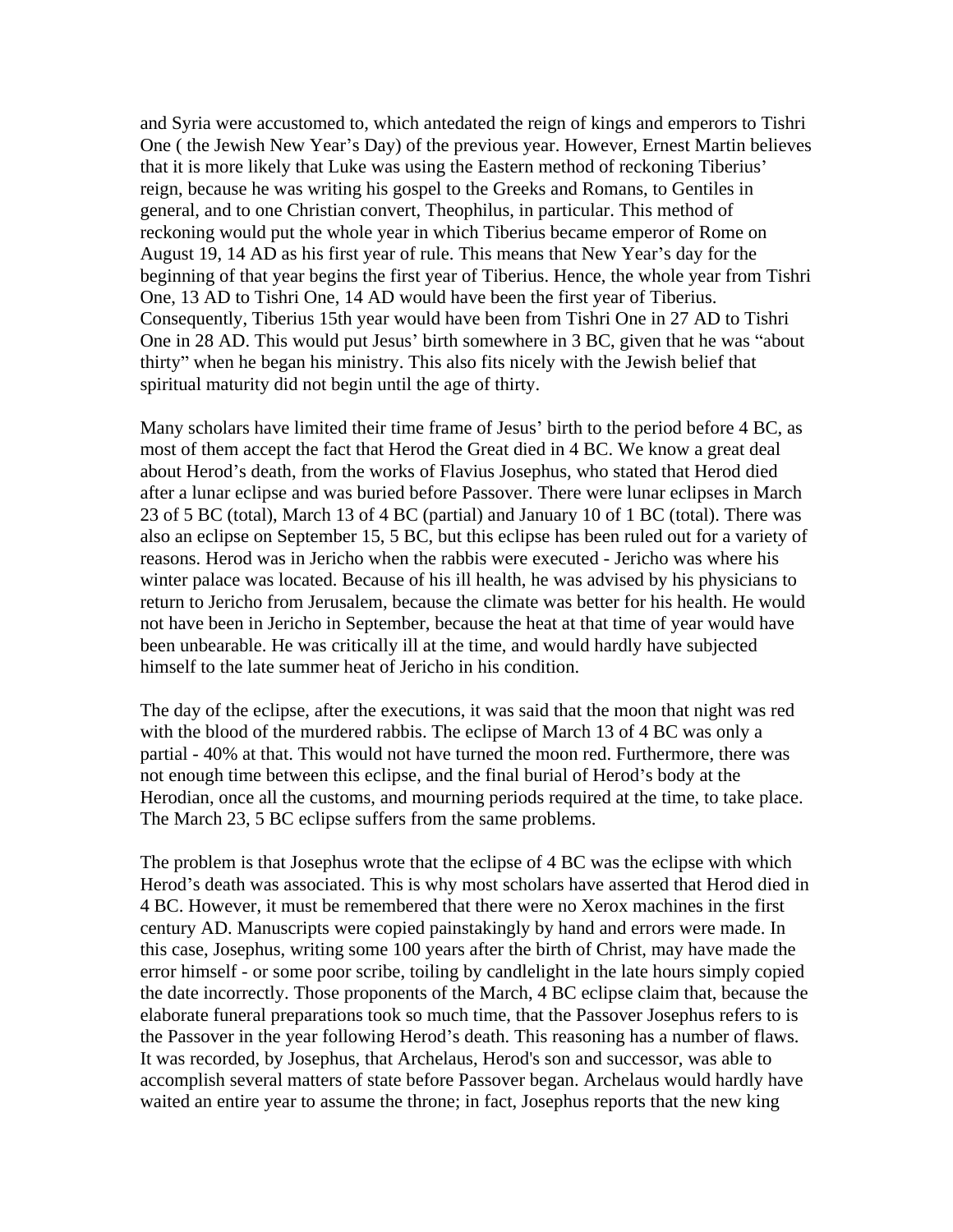went to Rome as soon as Passover was ended in order to confirm his kingship with the Roman Emperor. Josephus reports that both the public and private mourning periods had been carried out before Archelaus began making state decisions. Furthermore, it was customary at the time of a king's death for the king's royal treasury to be returned to Rome. Caesar's financial officer for Syrian affairs, one Sabinus, met Archelaus at the port city of Caesarea in order to secure the treasure of the dead king. It is hard to believe that Sabinus would have waited 13 months to take charge of Herod's treasury, which in essence belonged to Rome.

Josephus wrote about the circumstances surrounding Herod's funeral in great detail. Herod had left explicit instructions regarding his funeral; it was to be the grandest funeral in all of human history. To make sure that the Jewish people would also be in mourning, Herod had first invited, then imprisoned, many prominent Jewish elders. Messengers were sent out from Jericho to all parts of Herod's realm, bearing orders that all the elders of the cities and villages come to Jericho on pain of death. Since the northern cities of Herod's kingdom were some 130 miles away, it would have taken at least a week from the day the order was issued to get them all to Jericho. Once they were there, they were locked up in the hippodrome. Herod gave further orders that they were all to be put to death the day Herod died. This would ensure that the entire Jewish community would be in mourning, albeit not for Herod. Fortunately, this monstrous plan was never carried out; Herod's successors immediately released the elders after Herod's death.

There were only 29 days between the eclipse of March 13, 4 BC and Passover - and the public mourning period alone was 30 days. Furthermore, custom required the body to be borne to its final resting place on the shoulders of family members, on foot. And as was Jewish custom, the mourners were unshod. Members of the royal family were hardly used to bearing heavy burdens over rough roads in bare feet. The burial site, the Herodian, was some 25 miles from Jericho. The procession went in "stages", much like the Roman armies traveled. This meant that in all likelihood, the distance the funeral cortege could have traveled was approximately 1 mile per day, with stopovers in each town so that the body could lay in state for a period of time in each one of them, enabling the local townspeople to pay their respects.

Another reason for the slow rate of travel was to keep the body intact; it was embalmed with honey, as was the custom of the time. This anointing of the body with honey took place once per day to prevent putrefaction. One can only imagine the hordes of flies that accompanied the funeral cortege (no doubt paying their final respects), to say nothing of the odor of decaying flesh. If the bier were mounted on a carriage and drawn by horseback over the rough road, the body would have fallen to pieces en route. Also, a suitable military escort for the funeral cortege had to be assembled; Herod was hated by the Jews and there was a high risk of desecration of the body on the trip to the Herodian. Archelaus, his successor, was also at high risk of assassination. When one adds on the tasks of organizing the procession (it took some 500 domestics to carry spices that were also used in the preservation process), and the time it took to secure the royal treasury from Jerusalem for its role in the burial rites, this whole process was more likely to have taken 8-10 weeks, not 29 days. The only eclipse that fits this timeline is that of January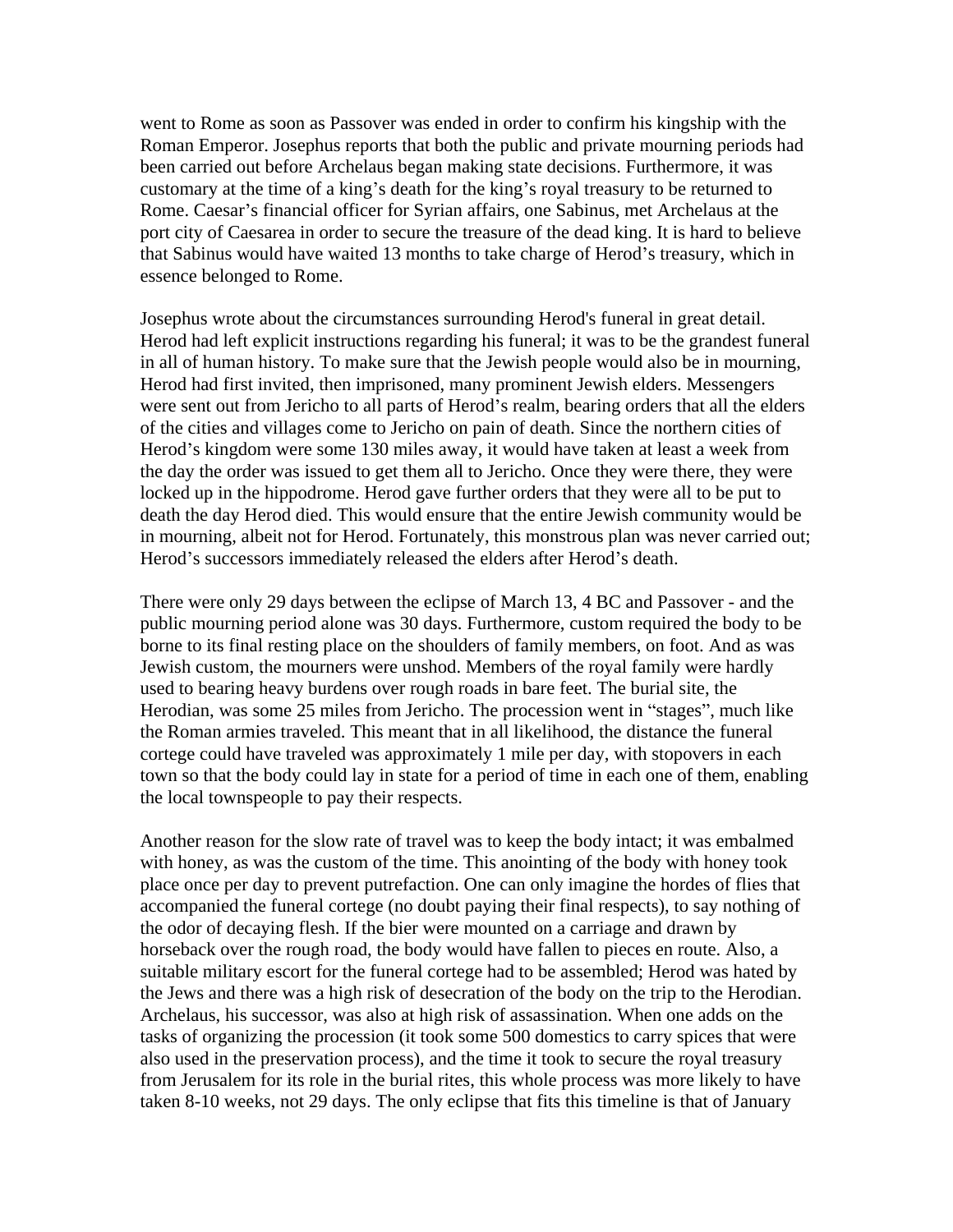10, of 1 BC. This leaves us free to look at the years 3 and 2 BC, instead of limiting our search to the years prior to 4 BC.

In conclusion, it was the first Jupiter/Venus conjunction of August 12, 3 BC in the constellation Cancer that alerted the Magi to look for further signs. They found them - in the triple conjunction of Jupiter in Regulus in the constellation Leo. But it was the second conjunction, on June 17, 2 BC, in the evening, of Jupiter and Venus, in the constellation Leo, that started the Magi on their way west. Although the Magi probably had predicted these celestial events in advance, they wanted confirmation that their predictions would come to pass. The "star" they followed was the planet Jupiter, the King Planet, which, having gone through its retrograde motion, appeared to stand still on precisely December 25, 2 BC in the southern sky - and from Jerusalem it would appear that Jupiter had come to rest directly over Bethlehem. It remained stationary for 6 days, and to add to the symbolic significance, it was stationary in the center, or perhaps "womb", of the constellation Virgo.

This explanation is elegant in its simplicity, but often the simplest answers are the correct ones. This scenario, first presented by Dr. Ernest Martin, is the only one that fits the facts that we have at our disposal and I believe it to be by far the most plausible to date. But it requires us to go back in time, and attempt to understand the prevailing concepts of astronomy/astrology of 2000 years ago. For many astronomers today, this is a difficult task. Yet there is something compelling about the story of the Star that urges us, as amateur astronomers, to attempt to unravel the mystery surrounding it. Whatever the Star of Bethlehem was, it has had more impact on humankind than any star before or since. It is also possible that the mystery of the Star will never be completely solved. But for many of us, it is the mystery itself that drives us to find the solution.

## SELECTED BIBLIOGRAPHY

*NOTE: URLs are subject to change. The URLs listed below were current at the time of writing. Some may have changed since then. Those URLs that are not linked could not be verified as of 12/24/98.*

Bidelman, Dr. William P. The Bimillenary of Christ's Birth: The Astronomical Evidence. Reprinted from the Planetarian, September 1991.

[<http://www.griffithobs.org/IPSBidelman.html>](http://www.griffithobs.org/IPSBidelman.html>)

Binder, Richard. The Star of Bethlehem. Originally written December 1984; last revised July 1997. [<http://members.aol.com/pugnax/StarOfBethlehem/>](http://members.aol.com/pugnax/StarOfBethlehem/>)

Chester, Craig. The Star of Bethlehem. Monterey Institute for Research in Astronomy. Reprinted from IMPRIMUS, December 1993, 22(12). Hillsdale, MI

C.I.M. Outline #19, Volume 3. The Star of Bethlehem: What Was It? [<http://www.fni.com/cim/briefings/star.txt>](http://www.fni.com/cim/briefings/star.txt>)

Collins, Kenneth W. The Star of Bethlehem.1995. [<http://www.kencollins.com/Why-](http://www.kencollins.com/Why-)  $\frac{01. \text{htm}}{2}$ 

Dietrich, Bill. Star of Wonder: Astronomical Events That Could Have Shone Down On Bethlehem. Seattle Times, December 24, 1996.

[<http://seattletimes.com/todaysnews/browse/html/altstar\\_122496.html>](http://seattletimes.com/todaysnews/browse/html/altstar_122496.html>) Greetham, Rev. Phil. The Wise Men and the Star of Christ. 1997